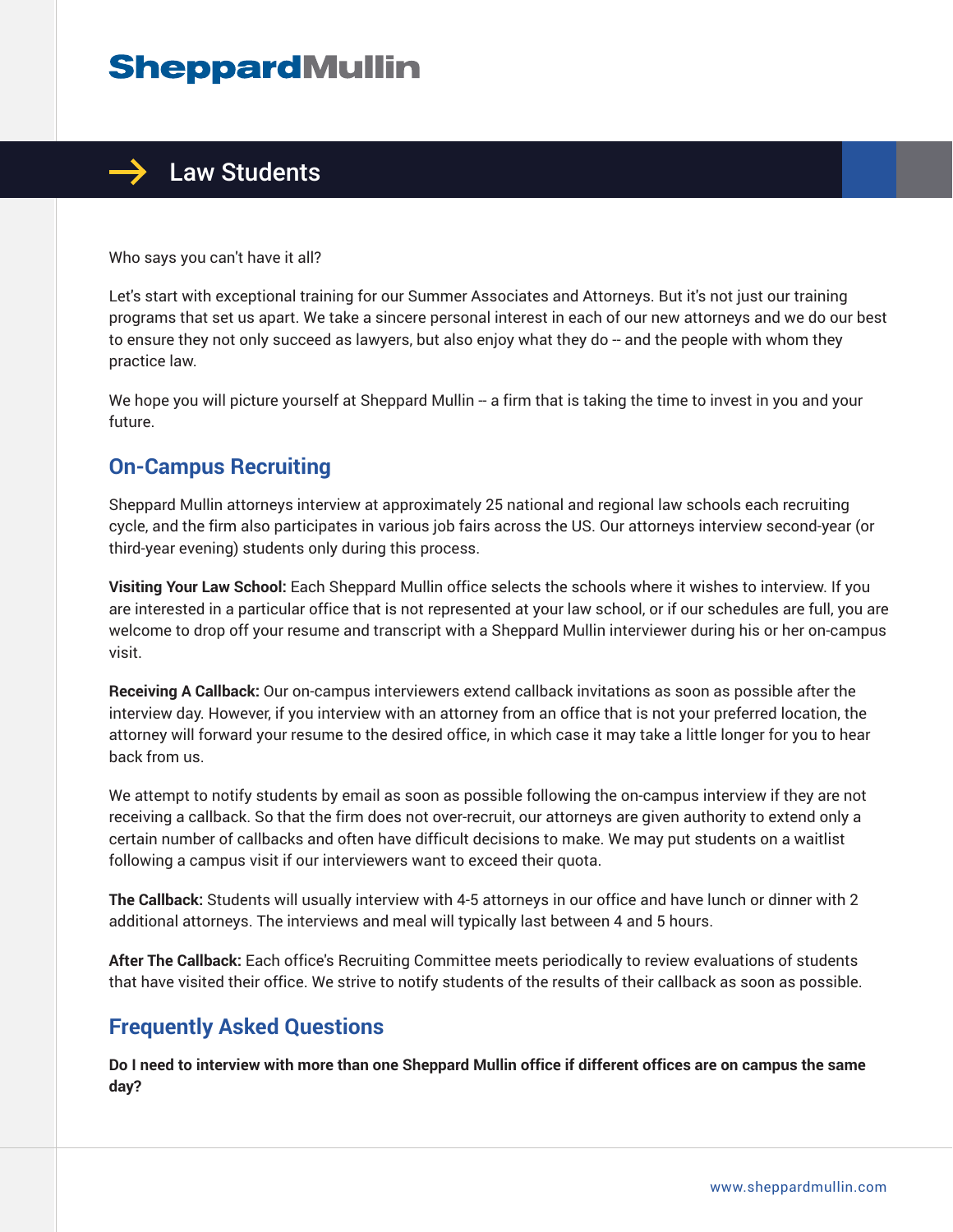If we have separate schedules representing different Sheppard Mullin offices, you should sign up to interview with each office in which you have an interest. If a single schedule represents multiple offices, please be sure that the interviewer knows the office(s) in which you are most interested.

### **How soon should I expect to hear back from the firm after the OCI?**

Decisions to extend callbacks to students are usually made within a few days after the interview. Occasionally we will put students "on hold" if we are over-subscribed at a particular school.

### **If I receive a callback, how do I go about arranging it?**

You will be given the contact information for the recruiting coordinator in the office to which you are invited. We appreciate early notification if you intend to accept the invitation, even if you are not yet in a position to select an interview date.

### **What travel expenses does the firm reimburse?**

The firm will pay directly for flights and hotel rooms as needed through its travel agent. Please save your receipts for expenses such as transportation to and from airports and hotels, and meals related to the interview trip, for reimbursement after you return home. Please submit your request for reimbursement within 30 days of your callback. Please click here for NALP's Travel Expense Reimbursement form.

#### **How soon after the callback will I hear from the firm?**

The firm tries to get back to students within a week of their callback interview. Delays beyond that are usually due to the timing of each office's Recruiting Committee meetings. On occasion, students may be put on "hold" pending resolution of previous offers.

### **Summer Associate Program**

Sheppard Mullin places a major emphasis on its Summer Associate Program as the primary vehicle to attract high-achieving law students from diverse backgrounds to the firm. The program is designed to acquaint students with the firm's practices (through hands-on work experience) and lawyers (through a variety of fun social activities). By the end of their summer, summer associates gain a full and realistic exposure to the range and quality of the firm's work, the structure of the firm and the personality of the office.

Sheppard Mullin's Summer Associate Program has consistently secured high rankings in national surveys. Throughout this decade, our annual firm-wide score in *The American Lawyer* has always been above 4.5.

### **What To Expect**

We structure our Summer Associate Program to give law students a realistic view of the way we practice throughout the year. Our summer associates do meaningful work for clients of the firm and work closely with partners and associates in practice fields that they select. In the past, our summer associates have drafted briefs and other pleadings, credit agreements, acquisition agreements and other significant legal documents. Summer associates also attend depositions and court hearings, and work on pro bono projects with supervising attorneys. Our attorneys are urged to provide feedback to summer associates when a project has been completed, and each student receives a mid-summer review.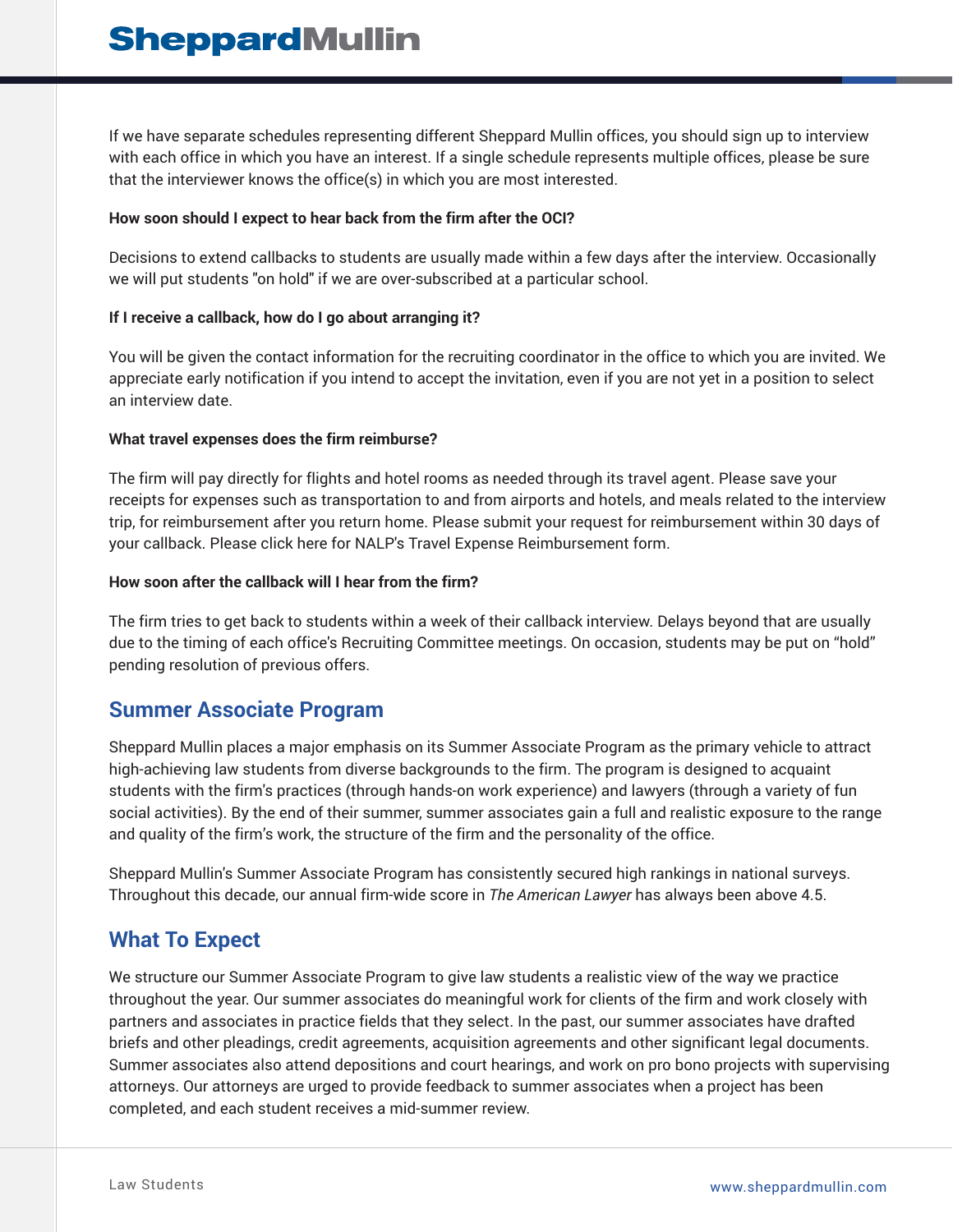The weekly compensation for our summer associates in 2022 is \$4,135.

## **Social Events**

The purpose of our Summer Associate Program is to recruit students who will return to Sheppard Mullin as associates and form a lasting relationship with the firm. To that end, we provide our summer associates with opportunities to become well-acquainted with the partners and associates in the office, and with the cultural resources of the region in which the office is located. Events in our various offices during past summers include beach days, white-water rafting, sailing, scavenger hunts, art tours, and cooking classes. Summer associates are invited to cocktail parties and dinner parties at attorneys' homes, giving them a perspective on the lives of our lawyers outside the office. Summer associates also attend cultural and sporting events, including music and theater productions and major league baseball games.

Sheppard Mullin provides an extensive hands-on training program to summer associates in all of our U.S. offices.

## **Frequently Asked Questions**

### **How long does the summer program run?**

Our Summer Associate Program typically runs for 10 weeks starting in mid-May and concluding in late July. Adjustments can be made for students attending schools that are on the quarter system. We do not allow students to split their summer with another employer.

#### **What do I wear to the office?**

All of our offices are "Dress for your Day" but summer associates should keep a suit easily accessible for important meetings.

### **What kind of mentoring will I have?**

Summer associates have at least one associate mentor and, in some offices, two.

#### **Are spouses or significant others included in events?**

Our general rule of thumb is that spouses or other guests are included in events which take place over the weekend.

### **Recruiting Contacts**

### **Century City**

- Recruiting Chair: Ronda Jamgotchian
- Recruiting Co-Chair: Jay Ramsey
- Recruiting Specialist: Elsie Arisa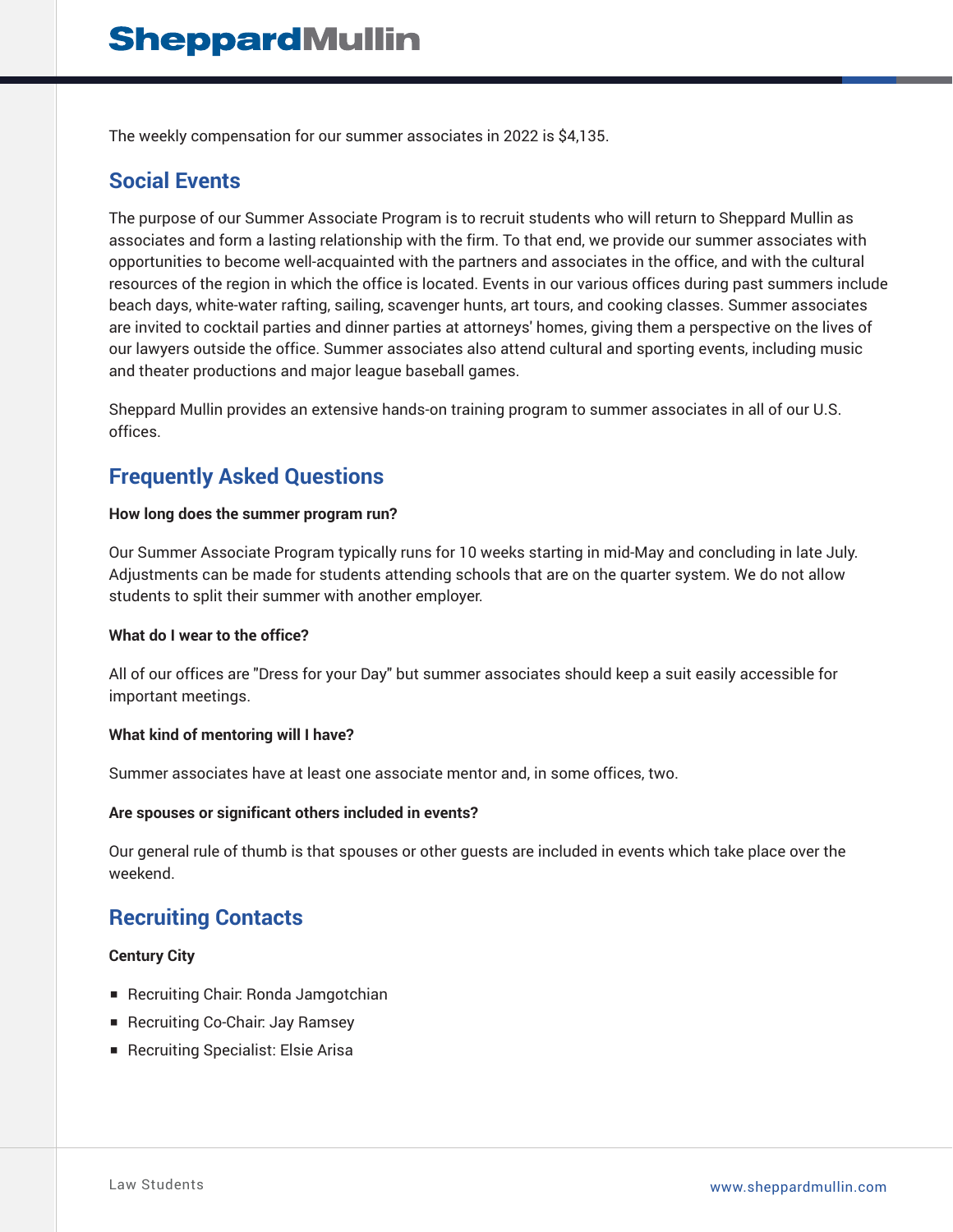# **SheppardMullin**

### **Chicago**

- Recruiting Chairs: Larry Eppley and Kevin Cloutier
- Office Administrator: Betsy Zukley

### **Dallas**

- Recruiting Chair: Dwight Francis
- Office Administrator: Megan Wilson

### **Del Mar**

- Recruiting Chair: Travis Anderson
- Recruiting Coordinator: Emma Leary

### **Los Angeles**

- Recruiting Chairs: Daniel McQueen and Heather Plocky
- Recruiting Specialist: Elsie Arisa

### **New York**

- Recruiting Chair: Amanda Zablocki
- Recruiting Assistant: Emily Hill

### **Orange County**

- Recruiting Chair: Michael McKinnon
- Recruiting Coordinator: Patty McGraw

#### **Palo Alto**

- Recruiting Chair: John Booher
- Recruiting Manager: Donovan Hunter

#### **San Diego**

- Recruiting Chair: Whitney Hodges
- Recruiting Coordinator: Emma Leary

### **San Francisco**

- Recruiting Chairs: Jennifer Renk and Dylan Ballard
- Recruiting Manager: Donovan Hunter